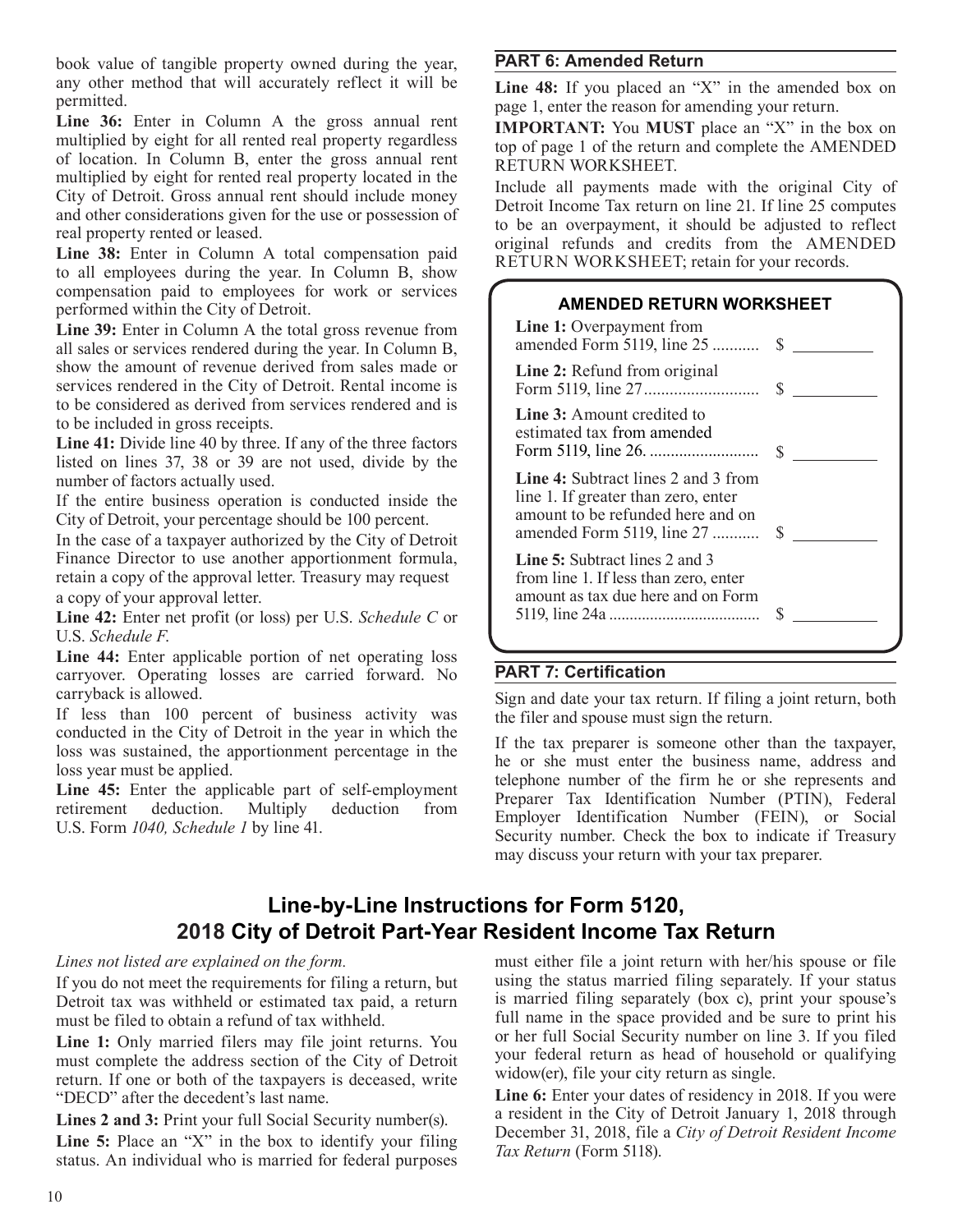Line 8: Enter the number that applies to you and your spouse only for lines 8a-8c. Enter the number that applies to you, your spouse, and your dependents on lines 8d and 8e, as of December 31, 2018.

Line 8a: Enter "1" if you are single or married filing separately; "2" if you are married filing jointly. Do not claim an exemption on line 8a if you are a taxpayer eligible to be claimed as a dependent by another taxpayer.

**Line 8b:** You qualify for this exemption if you are 65 years of age or older. This applies for you and/or your spouse only.

**Line 8c:** You and/or your spouse qualify for this exemption if you are deaf, blind, hemiplegic, paraplegic, quadriplegic, or totally and permanently disabled.

You may claim as many as apply to you and/or your spouse.

- Deaf means the primary way you receive messages is through a sense other than hearing (e.g., lip reading or sign language).
- Blind means your better eye permanently has 20/200 vision or less with corrective lenses or your peripheral field of vision is 20 degrees or less.
- Totally and permanently disabled means disabled as defined under Social Security Guidelines 42 USC 416. If you are age 66 or older, you may **not** claim an exemption as totally and permanently disabled.

**Line 9:** Individuals who can be claimed as a dependent by someone else cannot claim an exemption for themselves. Place an "X" in the box if someone else can claim you as a dependent. If taxable income is less than \$600, no tax is due and the tax withheld will be refunded. If income exceeds that amount, the tax shall be computed on the full amount.

#### **PART 1: Income**

**See instructions for Forms 5118 and 5119 regarding the differences between income subject to tax for residents and nonresidents.**

#### **The following income is subject to tax:**

- Compensation.
- Net profits of an unincorporated business, profession, enterprise, undertaking or other activity.
- Dividends, interest, capital gains less capital losses, income from estates and trusts and net profits from rental of real and tangible personal property.

#### **The following income is not subject to tax:**

- Gifts, inheritances and bequests.
- Pensions and annuities, including disability pensions. (Pre-retirement distributions are taxable.)
- Proceeds from insurance (except that payments from a health and accident policy paid for by your employer are taxable to the same extent as provided by the Internal Revenue Code).
- Unemployment compensation, Welfare relief payments, supplemental unemployment benefits (sub-pay).
- Worker's compensation or similar payments for death, injury or illness arising out of and in the course of an employee's job.
- Interest on obligations of the United States, the states or subordinate units of government of the states.
- Military pay for members of the Armed Forces of the United States and the National Guard.
- Social Security income or benefits.

**Line 10:** Enter wages, salaries, commissions, etc. All wage income is taxable while a resident of the City of Detroit. Only wage income earned inside the City of Detroit is taxable while a nonresident. See instructions for the *City of Detroit Nonresident Income Tax Return*  (Form 5119), to determine the amount of taxable wages. Do not include compensation received for service in the armed forces of the United States.

**Line 11:** Enter taxable interest reported on U.S. Form *1040* and received while a resident of the City of Detroit in Column A. Interest on obligations of the United States is exempt.

**Line 12:** Report taxable dividends received while a resident of the City of Detroit in Column A.

**Line 13:** Report taxable alimony received while a resident of the City of Detroit in Column A.

**Line 14:** Enter all business income earned while a resident in Column A. Enter business income amount earned from business located in the City of Detroit while a nonresident in Column B. Business income does not include income from S-Corporations. If business activity occurs both inside and outside the City of Detroit while a nonresident, complete a City of Detroit Business Income Apportionment Schedule (Form 5327). Add the total from Form(s) 5327, line 19, and enter on line 14, Column B. For additional instruction on completing Form 5327, refer to instructions for Form 5119, "Part 5: Business Income Apportionment." You may complete as many schedules as needed. Do not file this form. Retain a copy for your records.

Line 15: Residents should generally report all gains and losses in Column A. Nonresidents should report the gains and losses from the sale or exchange of real or tangible personal property located in the City of Detroit in Column B. Include schedules from your federal income tax return to support line 15. Gains or losses on sale of intangible assets (i.e., stocks, bonds, etc.) are neither taxed nor deductible by nonresidents on the City of Detroit return.

Gain or loss on property purchased prior to July 1, 1962 should be excluded. To determine the amount excluded, use one of the following methods:

**1.** The base may be the adjusted fair market value of the property on July 1, 1962, or

**2.** Divide the number of months the property has been held since June 30, 1962 by the total number of months the property was held and apply this fraction to the total gain or loss as reported on your federal income tax return.

**Line 16:** Residents should report any early distribution from an Individual Retirement Account (IRA) received before age 59 1/2.

**Line 17:** Residents should report any early distribution from a pension plan, annuity, or other retirement plan.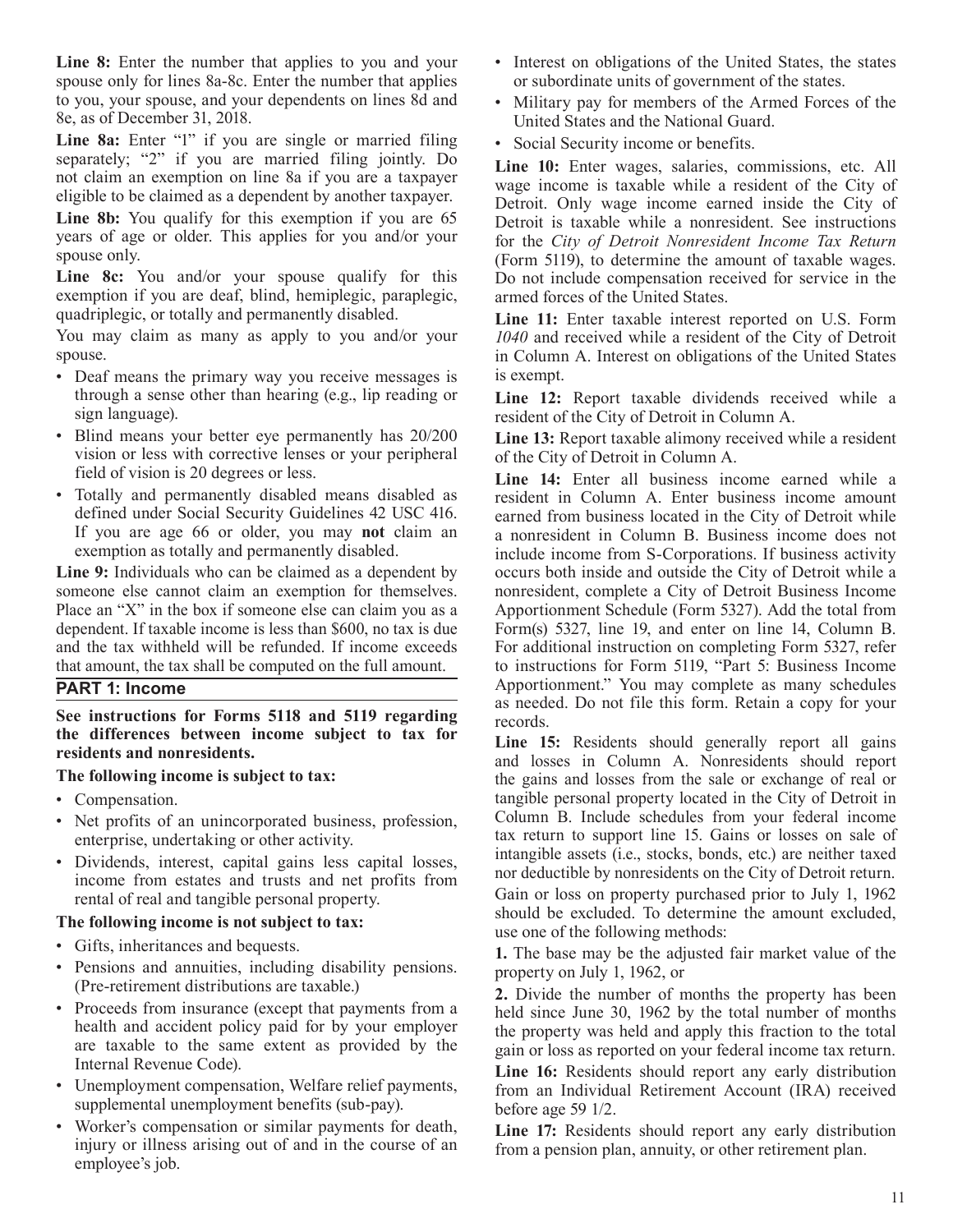Line 18: Enter the net profit or loss from royalties and rentals of real and tangible personal property from U.S. *Schedule E* received while a resident of the City of Detroit in Column A. Enter the net profit or loss from rental of real and tangible property located in the City of Detroit and received while a nonresident in Column B. Include schedules from your federal income tax return to support line 18.

**Line 19:** Enter all partnership and trust income included on your U.S. Form *1040,* U.S *Schedule E* and received while a resident in Column A. For the period you were a nonresident, report your share of the City of Detroit partnership income (or loss) on line 19 Column B. If you are a shareholder in a tax-option corporation that has elected to file under Sub-Chapter S of the Internal Revenue Code, you are not required to report a distribution, nor may you deduct your share of any loss sustained by the corporation.

Include a copy of your federal Schedule K-1 for your share of partnership losses on City of Detroit activities and U.S. Form *8582*.

Line 20: Enter income reported as "Other Income" on U.S. Form *1040, Schedule 1* and received while a resident in Column A, except for income from recoveries related to federal itemized deductions from prior tax years.

Line 20 should include other City of Detroit income subject to tax that is not reported elsewhere on this return.

## **PART 2: Subtractions from Income**

**NOTE:** For the period a taxpayer was a resident, any expense listed may be subtracted in full. For the period a taxpayer was a nonresident, the subtraction is limited to the share of total income earned in the City of Detroit.

**Line 22:** Enter the amount deducted on your federal return for contributions to an Individual Retirement Account (IRA) and/or a retirement account for the self employed (i.e., Keogh/SEP). Contributions made while a nonresident may be subtracted only to the extent income was earned in the City of Detroit.

Line 23: Ordinary, necessary, reasonable and unreimbursed expenses paid or incurred by an individual in connection with the performance by an individual of services as an employee may be deducted from gross income in determining income subject to the tax to the extent the expenses are applicable to income taxable under this ordinance. The expenses are limited to the following:

- **•** Expenses of travel, meals and lodging while away from home.
- **•** Expenses incurred as an outside salesman who works away from their employer's place of business.
- Expenses of transportation.
- **•** Expenses under a reimbursement or other expense allowance arrangement with your employer, where the reimbursement or allowance has been included in total compensation reported.

Documentation that the activity was authorized by your employer and verification of expenses may be required. Miscellaneous business expenses such as professional dues, supplies, education and others not covered above are not deductible for City of Detroit tax purposes. Report eligible expenses incurred while a resident in Column A and those incurred while a nonresident in Column B.

**Line 24:** Moving expenses incurred by members of the Armed Forces on active duty pursuant to a military order and incident to a permanent change of station that qualify under the Internal Revenue Code as a deduction on your federal return may be deducted on your City of Detroit return. The City of Detroit deduction is limited to moving expenses in connection with new employment in the Detroit area. Multiply eligible expenses by the ratio of Detroit taxable income after the move to total income after the move. Taxpayers may not subtract moving expenses for moves outside the City of Detroit. Include U.S. Form *3903* with your return.

Line 25: For nonresidents, compute the alimony deduction by dividing your City of Detroit income received while a nonresident by your federal Adjusted Gross Income (before alimony deductions). Multiply that amount by the amount of alimony paid.

**Line 26:** If applicable, residents should enter Renaissance Zone deduction in Column A, and **include Renaissance Zone approval letter**.

**Line 27:** Net profits received from a financial institution or an insurance company should be included here.

Enter net operating loss carryover. Operating losses are carried forward; no carryback is allowed.

## **PART 3: Income Tax Calculation**

Line 30: Exemptions on line 8f are multiplied by \$600. The amount allowed for exemptions is prorated based on the number of months subject to each tax rate.

**Line 32:** When a loss exists on line 31 (if line 31 is negative) in either Column A or B and there is income in the other column, line 32 must be used to subtract the loss from the income column to arrive at taxable income (or loss) on line 33.

Example: A taxpayer reports \$12,000 on line 29, column A, and -\$1,000 on line 29, column B. The taxpayer has 3 exemptions and was a Detroit resident for six months. The taxpayer would report \$900 in each column of line 30. Line 31 would have \$11,100 in column A and -\$1,900 in column B. Since column B has a loss, that loss is transferred to column A on line 32. The taxpayer would enter \$1,900 in column A (the loss is entered as a positive number). For line 33, column A is \$9,200, \$11,100 - \$1,900. The taxpayer would report \$0 in Column B.

**Line 33:** If you can be claimed as a dependent by another taxpayer and the sum of columns A and B for line 33 is less than \$600, enter \$0 on Line 34.

**Line 34:** Multiply line 33, Column A by 2.4 percent (0.024) and line 33, Column B by 1.2 percent (0.012).

## **PART 4: Credits and Payments**

**Line 36:** Enter the amount of city income tax withheld from a *City of Detroit Withholding Tax Schedule* (Form 5121), line 5. W-2 forms are no longer accepted. File Form 5121 and a *City of Detroit Withholding Tax*